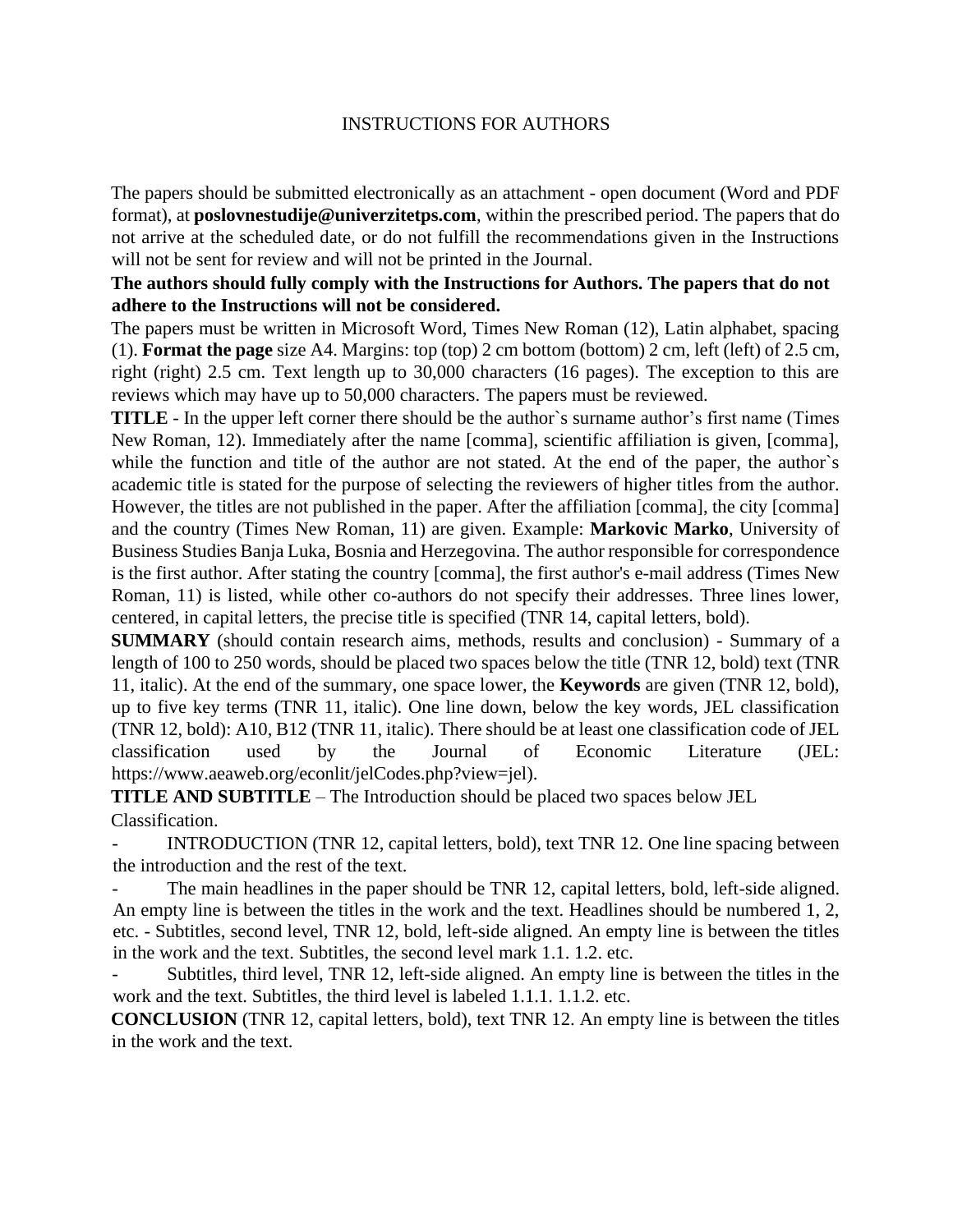**LITERATURE** (TNR 12, capital letters, bold), text TNR 12. An empty line is between the titles in the work and the text. The sources should be numbered and cited in the alphabetical order. Note: No paragraph indentation.

The paper that has already been published in a scientific journal, cannot be published in the journal "Business studies" and may not be reproduced, nor can it be published under a similar title as amended. Author

**LANGUAGE AND SCRIPT** – The languages used are Serbian, Bosnian, Croatian (BCS) and English. The papers in the BCS languages should be submitted in the Latin script. The paper in English should be submitted in another WORD document according to the above instructions. Be sure to submit papers in English. The author is responsible for the quality of the English translation (do not translate via "Google Translate").

**CITING** - The number of bibliographic units in the world languages should be at least 60%. The percentage of journal references should be at least 85%, out of which at least one reference should be from a journal indexed in WoS and at least four references from journals indexed in Scopus. When referencing literature, bold references that are in WoS and Scopus."The Chicago Manuel of Style. The cited literature should be from the latest top international scientific journals.

**Reference to individuals in the text** according to Author-Date Citation: Sample Citations, Chicago Style should contain the surname, year and page from which the text is taken.

ORGANISATIONS OR GOVERNMENT AGENCIES IN THE TEXT - In first reference, there should be the full name of the organization with the abbreviation in parentheses. For further references, only the abbreviation. For example: Social Science Research Council (SSRC) [first reference] SSRC [further references].

**TABLES, CHARTS AND FIGURES** - Tables and graphs should be in Word or any format that is compatible with Word. Tables and graphs from statistical programs should be transferred to Word format. The same information can be presented in tables and in graphs. Each table, chart, or picture should be numbered and have an appropriate title, for example. Table 1. GDP per capita for the year 2012. Name of the table (above), graphics or video (below), TNR 11, normal, two lines between tables and text. Pictures must be submitted in electronic format with a resolution of at least 300 dpi. If using illustrations from published sources, it is necessary to have a written permission of the copyright owner. Source should be stated below the table, graphs and images. Citations within the specified sources are provided in the same way as in the text. If the tables, charts and figures are the result of the author`s work, it should also be emphasized. **STATISTICAL DATA** - Results of statistical tests should be given in the following form: F  $(1,9) = 25.35$ ; p <001, or the like. Lower number of conventional P levels should also be indicated (for example, 05, 01, 001).

**BIBLIOGRAPHY**- The Journal uses Chicago Style Citation. Chicago Style Citation is used in scientific and research papers. Chicago style is named after the Chicago guide, developed at the University of Chicago in 1891. Chicago style contains precise instructions for the use of literature. Chicago Style has two text editing systems. The first style is the style of notes, footnotes, and the other one is the style of CSE or scientific style or format. CSE style (i.e., the author-date system) has long been used by those in the physical, natural and social sciences. In this system, sources are briefly mentioned in the text, usually in parentheses, by author's last name and date of publication. Short citations are emphasized in the list of references, where the complete bibliographic data are provided. The part referring to the bibliography should be typed single-spaced with complete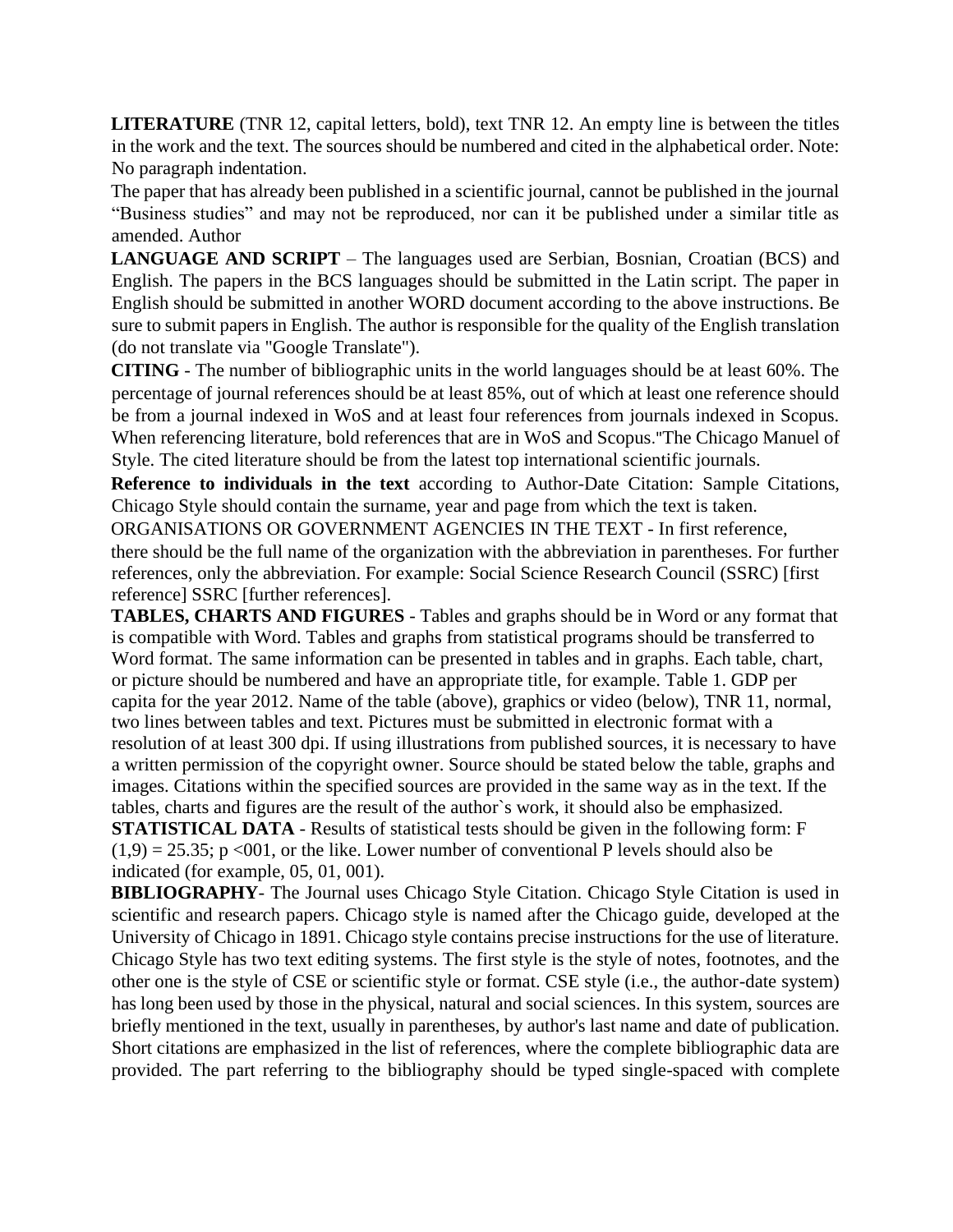information and must start on a new page according to the author date system, the surname [comma] name [full stop]. When giving the titles and publishing dates, parentheses is not used. The year of publishing is given after the name of the author. The names of all authors / editors are all included /up to 10 names. For more than 10 authors, the et al. When citing several authors, use the word "and". The authors of papers, books and other materials, without authors or editors, such as government documents, newsletters and journals, are listed in alphabetical order. Most of the references listed in the bibliography should be included in the text.

**APPENDIX** - In the appendix there should be only the descriptions of material useful for readers to understand, assess or review the research.

**FOOTNOTES AND ABBREVIATIONS** - It is recommended that the text should **NOT** have footnotes or abbreviations. Abbreviations should be avoided, unless they are very commonly used. The abbreviations stated in tables and pictures should be explained.

**REVIEWS AND PUBLISHING** - All papers are reviewed by two anonymous reviewers. On the basis of the reviews, the Editorial Board makes a decision on paper publishing in the journal "Business Studies "and notifies the author. If the reviewers do not agree, the Editorial Board accepts the review by the reviewer of the higher academic title when deciding on the classification of paper. If the reviewers are of the same title, the decision is made in favor of the author. According to the instructions, reviewers can point to possible violations of ethical norms in the paper. In this case, the paper is dismissed.

Since the journal "Business Studies" is international, when validating the subject matter and its importance for researchers and readers, the standard of geographical distribution of the authors will be sought. The number of foreign authors should be over 50%.

The author provides a written statement on the authenticity of his work.

#### **CITATION EXAMPLES IN CHICAGO STYLE** - Author-Date: Sample Citations BOOKS: **ONE AUTHOR**

Last name [comma] name [full stop]. Year. The Title. Publishing Place: Publisher. Example:

Pollan, Michael. 2006. The Omnivore's Dilemma: A Natural History of Four Meals. New York: Penguin.

Example of citation in the text:

(Pollan, 2006, 99-100).

## **TWO OR MORE AUTHORS**

Last name [comma] name [conjunction] name [comma] name [full stop]. Year. The Title. Publishing Place: Publisher.

Example:

Ward, Ken Burns and Geoffrey. 2007 The War: An Intimate History, 1941-1945. New York: Knopf.

Example of citation in the text:

(Ward and Burns 2007, 52).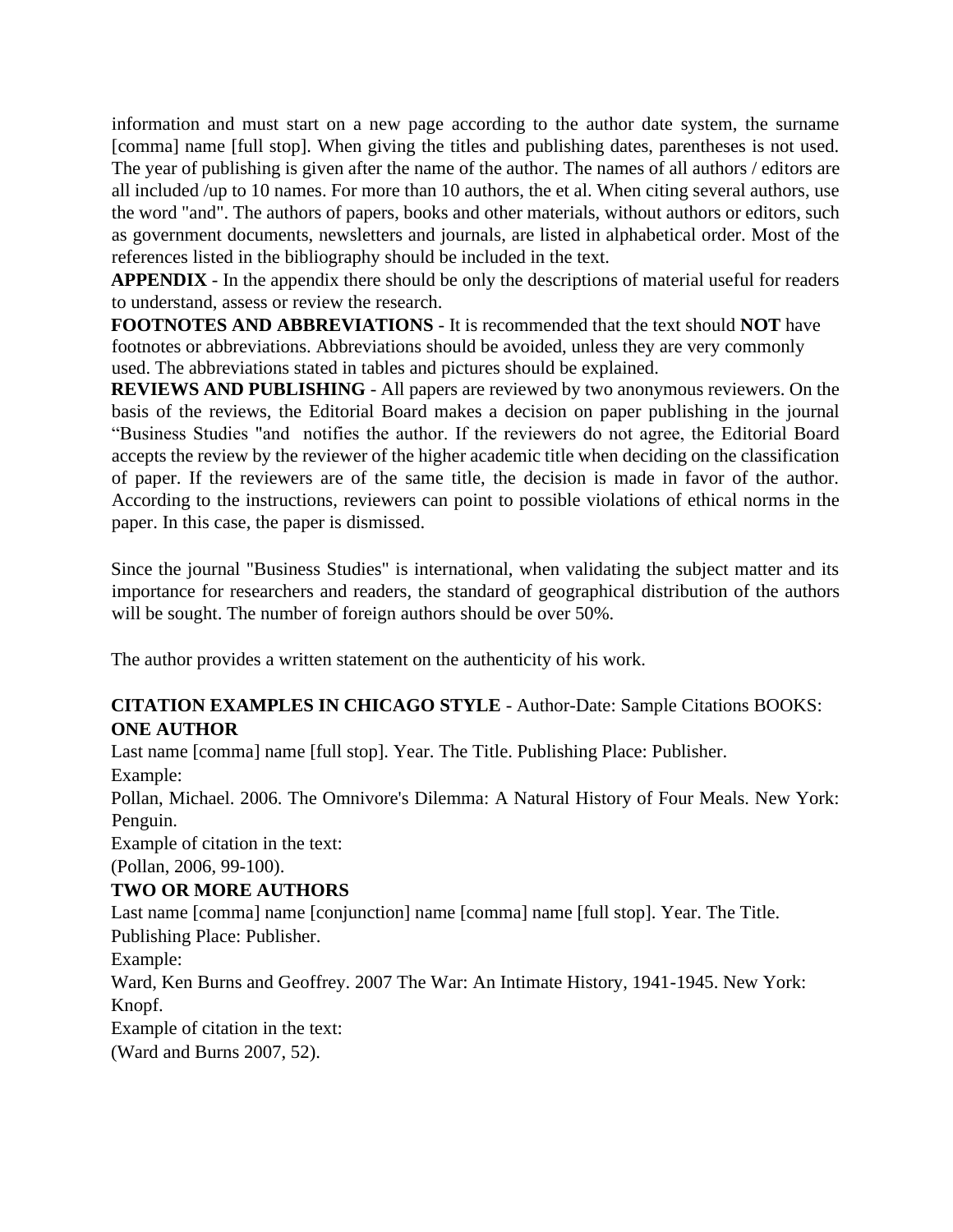#### **FOUR OR MORE AUTHORS**

For four or more authors, list all authors from the bibliography, only the first author in the text, followed by et al. (and other):

Dana Barnes et al. Plastics: Essays on American Corporate Ascendance in the 1960s. . .

Barnes et al. Plastics. . .

## **EDITOR, TRANSLATOR OR TRANSLATOR INSTEAD OF AUTHOR**

Last name [comma] name [comma], translated. Year. The Title. Translated by [last name and first name of the interpreter]. Place of publication: publisher.

#### Example:

Lattimore, Richmond, trans. 1951 The Iliad of Homer. Chicago: University of Chicago Press. Example of citation in the text:

(Lattimore 1951, 91-92).

# **CHAPTER OR PART OF A BOOK**

Last name [comma] name [full stop]. Year. "Title of the section under quotation marks." The Title. Author of the chapter, other authors, pages of the text cited. Place of publication: publisher. Kelly, John D. 2010. "Seeing Red: Mao Fetishism, Pax Americana, and the Moral Economy of War." In Anthropology and Global Counterinsurgency, edited by John D. Kelly Beatrice Jauregui, Sean T. Mitchell, and Jeremy Walton, 67-83. Chicago: University of Chicago Press. Example of citation in the text:

(Kelly 2010, 77).

## **ORIGINAL CHAPTER PUBLISHED IN THE SECOND SOURCE (YOUR CITATION IS FROM THE SECOND SOURCE)**

Example:

Cicero, Quintus Tullius. 1986 "Handbook on Canvassing for the consulship." In Rome: Late Republic and Principe, edited by Walter Emil Kaegi Jr. and Peter White. Vol. 2 of University of Chicago Readings in Western Civilization, edited by John Boyer and Julius Kirshner, 33-46. Chicago: University of Chicago Press. Originally published in Evelyn S. Shuckburgh, trans. The Letters of Cicero, vol. 1 (London: George Bell & Sons, 1908).

Example of citation in the text:

(Cicero 1986, 35).

## **PREFACE, INTRODUCTION OR THE LIKE**

Last name [comma] name [full stop]. Year. Introduction to the Title. Place of publication: publisher.

Example:

Rieger, James. 1982. Introduction to Frankenstein, or, The Modern Prometheus, by Mary Wollstonecraft Shelley, xi-xxxvii. Chicago: University of Chicago Press.

Example of citation in the text:

(Rieger 1982, xx-xxi).

## **PUBLISHED ELECTRONIC BOOKS**

Last name [comma] name [full stop]. Year. The Title. Place of publication: publisher. Web page. If there are more authors:

Last name [comma] name [comma], [conjunction] name [comma] name [full stop]. Year. The Title. Place of publication: publisher. Web page.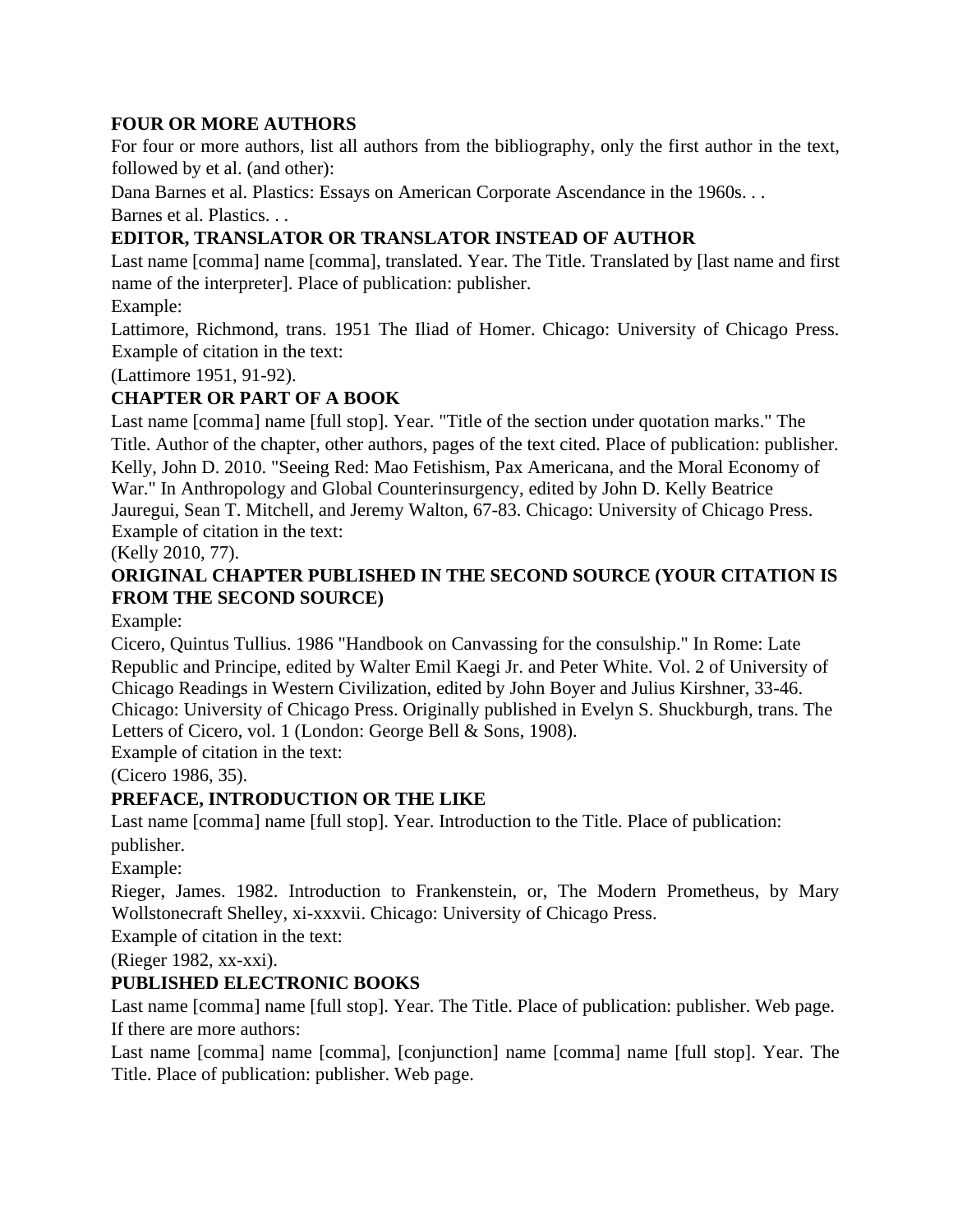Example:

Kurland, Philip B. and Ralph Lerner, eds. 1987. The Founders' Constitution. Chicago: University of Chicago Press. http://press-pubs.uchicago.edu/founders/.

Example of citation in the text:

(Kurland and Lerner, chap. 10, doc. 19).

#### **JOURNALS:**

## **PAPER IN A PRINTED JOURNAL**

Last name [comma] name [full stop]. Year. "The title of the Paper under the quotation marks". Name of the journal. Pages of the paper.

If a journal paper is from p.35 to 45 and the part of the paper on page 40 is cited, p.40 is not cited in the bibliography, but the entire paper, for example. 35-45. The specific page is referred in the text.

Example:

Weinstein, Joshua I. 2009. "The Market in Plato's Republic." Classical Philology 104: 439-58. Example of citation in the text:

(Weinstein, 2009, 440).

## **PAPER IN AN ELECTRONIC JOURNAL**

Last name [comma] name [full stop]. Year. " The title of the Paper under the quotation marks ". Name of the journal. Pages of the paper. DOI: number. Date of access to state before the DOI number- only if asked by the publisher.

Example:

Kossinets, Gueorgi, and Duncan J. Watts. 2009. "The Origins of homophily in an Evolving Social Network." American Journal of Sociology 115: 405-50. Accessed February 28, 2010. doi:

10.1086 / 599,247th

Example of citation in the text:

(Kossinets and Watts 2009, 411).

THESIS OR DISSERTATION

Last name [comma] name [full stop]. Year. " The title of the thesis under the quotation marks ". PhD thesis, University.

Example:

Choi, Mihwa. 2008. "Contesting Imaginaires in Death Rituals during the Northern Song Dynasty." PhD diss. University of Chicago.

Example of citation in the text:

(Choi 2008).

## **PAPER PRESENTED AT A CONFERENCE**

Last name [comma] name [full stop]. Year. " The title of the Paper under the quotation marks." Paper presented at the conference indicate the name of the conference .... [comma] city [comma], country [comma], month [comma], page range, for example. 33-44. Example:

Adelman, Rachel. 2009. "Such Stuff as Dreams Are Made On: God's Footstool and the Aramaic Targum and midrashic Tradition." Paper presented at the annual meeting for the Society of Biblical Literature, New Orleans, Louisiana, November 21-24.

Example of citation in the text: